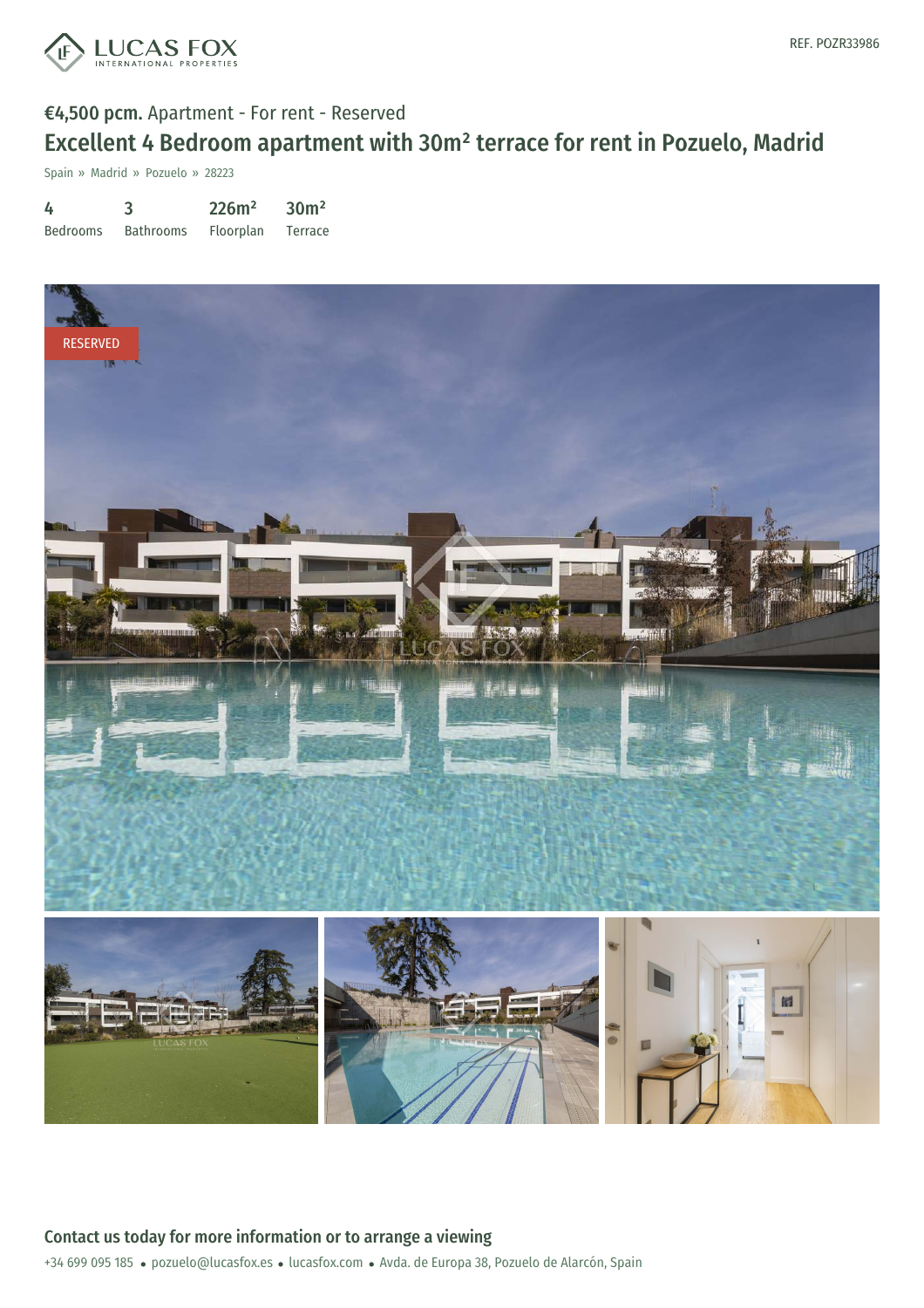

Spain » Madrid » Pozuelo » 28223

| 4               | 3                | 226m <sup>2</sup> | 30 <sup>m²</sup> |
|-----------------|------------------|-------------------|------------------|
| <b>Bedrooms</b> | <b>Bathrooms</b> | Floorplan         | Terrace          |

### **OVERVIEW**

Unique exclusive apartment with enormous architectural beauty, sustainable and optimized, fully furnished and equipped for rent in the best luxury residential complex in Madrid, with numerous common areas and a spectacular garden.

Lucas Fox is pleased to present this impressive exclusive rental apartment with a double terrace facing south and north, with views of the capital in a unique residential project, constituted by the developer Ikasa in 2018 and designed by the renowned architect Otto Medem. in one of the most sought-after areas of the capital, Somosaguas, northwest of Madrid.

The house is delivered fully furnished and equipped with high-end Bo Concept Danish design furniture. Undoubtedly a unique opportunity, with a flat of maximum comfort and ready to move into, with an ideal location near the capital.

The main idea of the initial project arises from transferring the luxury and uniqueness of the single-family home to the collective home, to offer a unique and exclusive home. The apartment is located on the first floor, has a large eaves that protects from the sun and a terrace projected as a box, whose symmetry is opposite to that of the upper and lower floors.

The north terrace offers spectacular and unique views of the Madrid skyline and the south terrace, which is wider and with access from the day area, views of the entire residential complex and the pool, which presides over the space.

Regarding the house, at the entrance we find a large hall, with access to the noble area of the house facing south, with the living room, the kitchen and the terrace, as well as the night area. In this [same](mailto:pozuelo@lucasfox.es) space we [find](https://www.lucasfox.com) the courtesy toilet and a spacious gabanero closet.



#### [lucasfox.com/go/pozr33986](https://www.lucasfox.com/go/pozr33986)

Garden, Swimming pool, Concierge service, Gym, Horse-riding facilities, Lift, High ceilings, Natural light, Padel court, Wooden flooring, Communal terrace, Parking, Underfloor heating, Air conditioning, Alarm, Balcony, Built-in wardrobes, Chill out area, Domotic system, Double glazing, Equipped Kitchen, Exterior, Gourmet lounge, Heating, Library, Near international schools, New build, Pet-friendly, Playground, Playroom, Security, Transport nearby, Walk-in wardrobe, Wheelchair access

Minimum Rental Period: 12 Months.

Available from 1 Jul 2022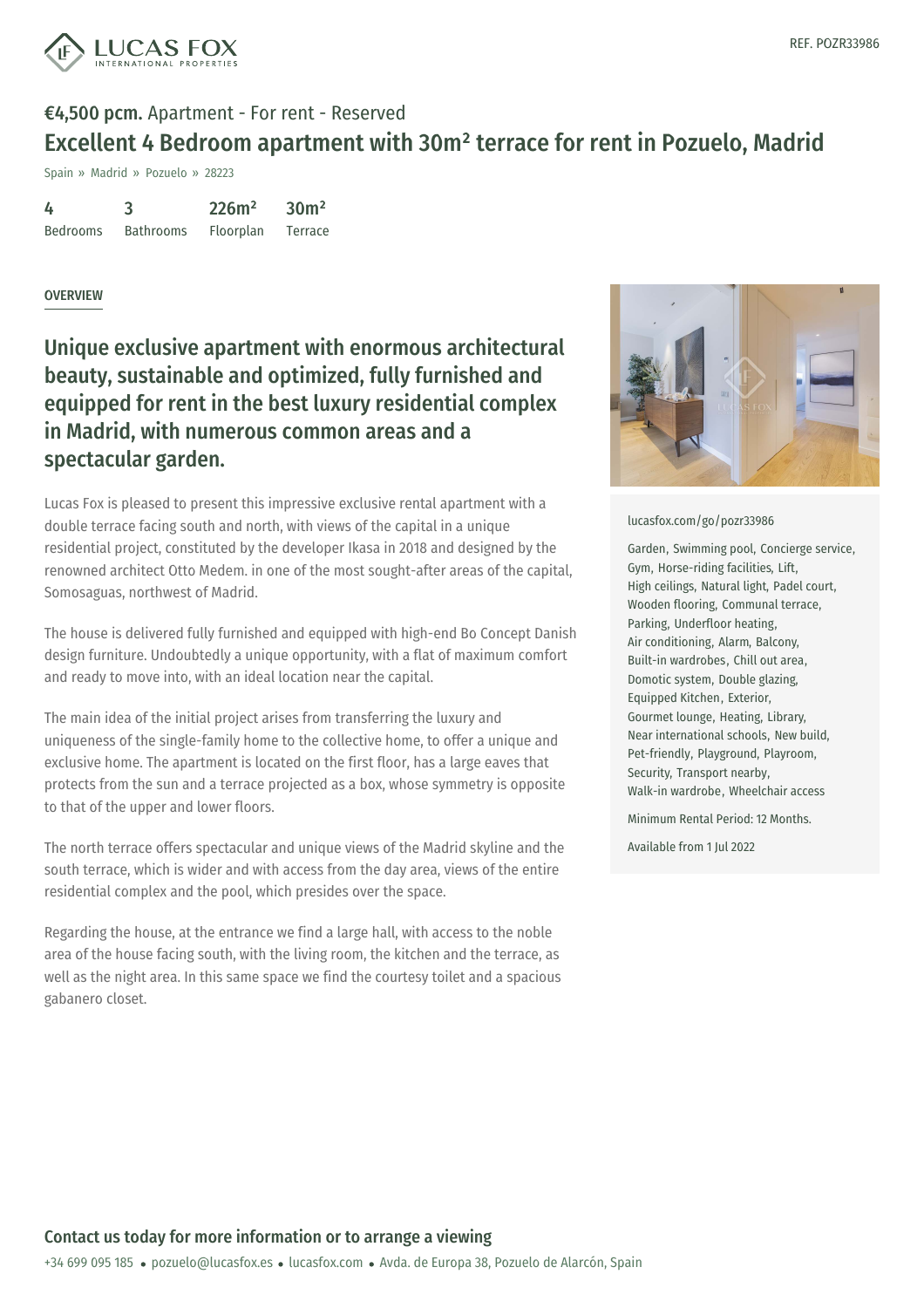

Spain » Madrid » Pozuelo » 28223

| 4               | 3                | 226m <sup>2</sup> | 30 <sup>m²</sup> |
|-----------------|------------------|-------------------|------------------|
| <b>Bedrooms</b> | <b>Bathrooms</b> | Floorplan         | Terrace          |

The living room is one of the most pleasant spaces with a dining area and direct access to the south facing terrace. The owners installed a screen, integrated projector and speakers to create a home theater, without any cables in sight. In the same way, they personalized the house with indirect Guccini lighting in the different interior areas, next to the openings in the façade. From the living-dining room, we have access to the kitchen, with a Korian countertop, a highly resistant material, and equipped with high-end Gaggenau appliances and plenty of storage spaces to make the most of the space. From here, we reach a separate laundry and storage area from the kitchen.

All the spaces are connected, so that the space flows and circulation within the house is very easy. In the night area we find a total of four bedrooms, three secondary bedrooms with access to the north terrace and the main suite. The bathroom that serves the three bedrooms is quite spacious, since the two original bathrooms were joined to create a very spacious bathroom, with a dedicated shower area and another with a bathtub for the little ones to enjoy. The master bedroom has its own dressing room and its complete bathroom with a brand new shower and hydromassage bathtub and access to the south terrace.

With regard to the installations and materials, it is fully automated, with the best interior and exterior materials, with Succo carpentry, one of the best enclosures on the market, electric and folding shutters, solid oak flooring and the imitation ceramic floor in the kitchen. It has underfloor heating and air conditioning with a mixed hot and cold system, with individual control for each room.

The apartment has a large storage room and two parking spaces with the option of an electric car charger. The entire development is designed to encourage energy efficiency and sustainability.

The residential complex of 75 homes organized in 4 blocks has been taken care of down to the last detail. Energy efficiency is one of the greatest exponents at Ikasa Somosaguas Club, since [renewable](mailto:pozuelo@lucasfox.es) ene[rgies](https://www.lucasfox.com) are used: biomass and geothermal energy, as sources for the production of hot water and heating. The project has been focused on safety and maximum energy efficiency. In fact, it is one of the first residential developments to have the LEED certification (Leader in Energy Efficiency and Sustainable Design), which ensures an efficiency much higher than the A rating of the Spanish regulations, which will allow the best comfort experience. interior and very important savings in consumption.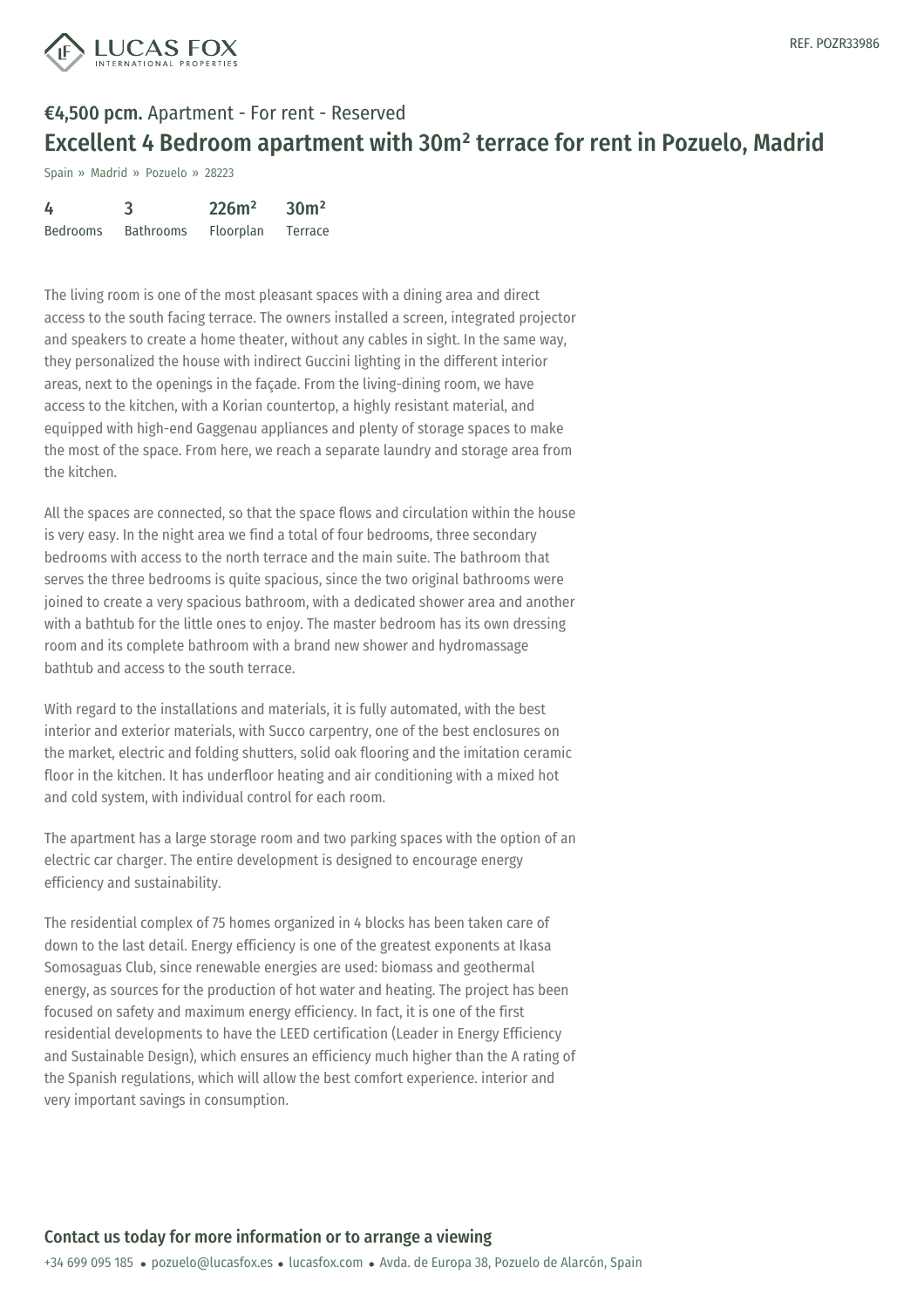

Spain » Madrid » Pozuelo » 28223

| 4               | 3                | 226m <sup>2</sup> | 30 <sup>m²</sup> |
|-----------------|------------------|-------------------|------------------|
| <b>Bedrooms</b> | <b>Bathrooms</b> | <b>Floorplan</b>  | Terrace          |

The distribution of each of the blocks is optimized to the maximum, to achieve large common spaces and possibilities, both sports, recreation, and children's play areas. All this surrounded by a spectacular garden, whose landscaping is designed to the millimeter, together with an architecture of a sculptural nature.

The plot has a total of 16,000 m² of exclusive common areas: gym, pitch & putt area, multipurpose room with different uses (gastroteca, cinema, celebrations or social gatherings), running track (700 meters long), crossfit, organic garden, paddle tennis court and swimming pools for children and adults. All this in a unique natural environment with a hundred-year-old pine forest and a pond. In addition, it has a large number of garden areas and parking for vehicles and bicycles with charging points for electric cars.

Contact Lucas Fox by email or phone to arrange a viewing and see the flat for yourself. We are available 7 days a week to adapt to the needs of our clients.

You can also visit our recently opened Lucas Fox Property Lounge at Avenida de Europa 38, Pozuelo, where we can learn more about your needs and help you find your perfect home or investment.